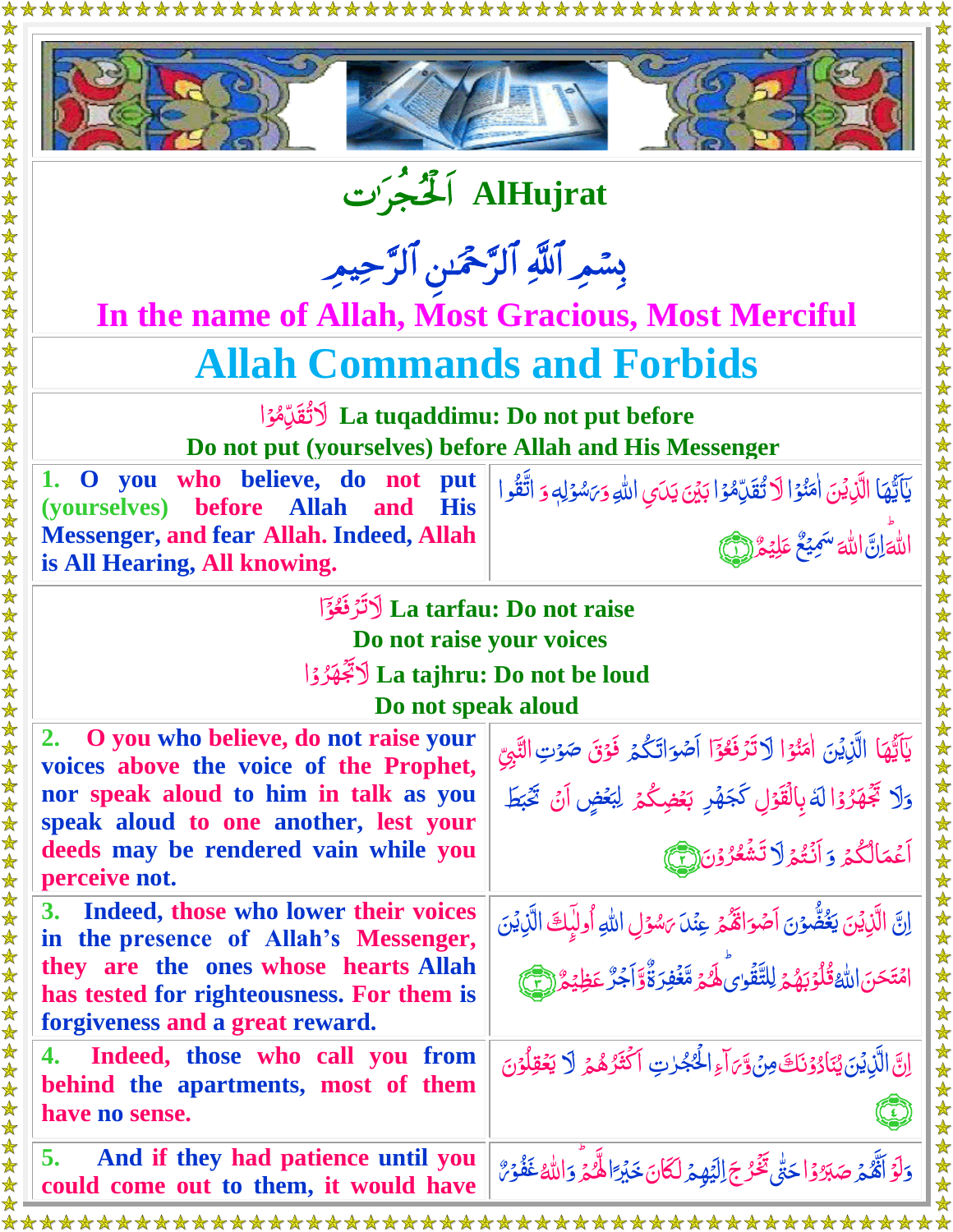| been better for them. And Allah is All<br><b>Forgiving, All Merciful.</b>                                                                                                                                                                                                                                                                                                          |                                                                                                                                                                                                                                                                                                                                                                    |  |
|------------------------------------------------------------------------------------------------------------------------------------------------------------------------------------------------------------------------------------------------------------------------------------------------------------------------------------------------------------------------------------|--------------------------------------------------------------------------------------------------------------------------------------------------------------------------------------------------------------------------------------------------------------------------------------------------------------------------------------------------------------------|--|
| Fa tabayyanu: Investigate<br>When you receive an information, investigate                                                                                                                                                                                                                                                                                                          |                                                                                                                                                                                                                                                                                                                                                                    |  |
| 6. O you who believe, if a disobedient (person)<br>comes to you with a news, so investigate, lest<br>you harm a people in ignorance, then you<br>become regretful over what you have done.                                                                                                                                                                                         | يَآَيُّهَا الَّذِيْنَ اٰمَنُوۡٓٓٓا اِنۡ جَآءَكُمۡ فَاسِنٌۢ بِنَبَإ فَتَبَيَّنُوۡٓٓٓا اَنۡ تُصِيۡبُوۡا<br>قَوْمًا بِجَهَالَةِفَتُصُبِحْوْاعَلَى مَافَعَلْتُمْ نَامِينَ (٢)                                                                                                                                                                                          |  |
| Jalamu: Know [غَلَمُوَ<br>And know that the Messenger of Allah is among you                                                                                                                                                                                                                                                                                                        |                                                                                                                                                                                                                                                                                                                                                                    |  |
| <b>7. And know that the Messenger of Allah</b><br>is among you. If he were to obey you in<br>most of the matter, you would be in<br>difficulty. But Allah has endeared the<br>faith to you, and made it pleasing in<br>your hearts, and has made hateful to you<br>disbelief,<br>wrongdoing,<br>and<br>and<br>disobedience. It is those who are rightly<br>guided.                 | (女女女女女女女女女女女女女女女女女女女女女女女女女<br>وَاعْلَمُوَٓالَنَّ فِيُكُمۡ مَسُوۡلَ اللَّهِ لَوۡ يُطِيۡعُكُمۡ فِيۡ كَثِيۡبِهِ مِّنَ الْآمَرِ<br>لَعَنِتُّمَ وَلٰكِنَّ اللَّهَ حَبَّبَ اِلْيَكُمُ الْإِيْمَانَ وَزَيَّنَهُ فِي قُلُوۡبِكُمَ<br>وَكَرَّةَ إِلَيْكُمُ الْكُفُرَ وَالْفُسُوْقَ وَالْعِصْيَانَ أُولَٰإِكَ هُمُ                                                           |  |
| A bounty from Allah and a favor.<br>8.<br>And Allah is All Knowing, All Wise.                                                                                                                                                                                                                                                                                                      | فَضُلاً مِّنَ اللَّهِ وَنِعُمَةً ۚ وَ اللَّهُ عَلِيۡمٌ حَكِيۡمٌ إِنَّ                                                                                                                                                                                                                                                                                              |  |
| FaAslihu: Make peace فَأَصْلِحُوْا<br><b>Make peace between disputing parties</b><br>Agsitu: Act justly أَقْسِطُوُا<br>When there is a fight, help to settle and act justly among the parties                                                                                                                                                                                      |                                                                                                                                                                                                                                                                                                                                                                    |  |
| And if two factions among the believers<br>9.<br>should fight, then make peace between them<br>both. Then if one of them rebels against the<br>other, then fight against the one that rebels<br>until it complies to the command of Allah.<br>Then if it complies, then make peace between<br>them with justice, and be equitable. Indeed,<br>Allah loves those who are equitable. | <b>《女女女女女女女女女女女女女女女女女女女女女女女女女女女女女女女</b><br>وَإِنْ طَآيِفَتِنِ مِنَ الْمُؤْمِنِينَ اقْتَتَلُوْا فَأَصْلِحُوْا بَيْنَهُمَا فَإِنْ<br>بَغَتُ اِحْدَاهِهُمَا عَلَى الْأَخْرَى فَقَاتِلُوا الَّتِي تَبْغِيَ حَتَّى تَفِيَّءَ<br>إِلَى آَمَرِ اللَّهِ فَإِنْ فَأَءَتُ فَأَصْلِحُوۡ ا بَيۡنَهُمَاۢ بِالۡعَدۡلِ وَأَقۡسِطُوۡ ا<br>اِنَّ اللَّهَ يُحِبُّ الْمُقَسِطِينَ (آَ |  |
| FaAslihu: Make peace فَأَصْلِحُوْا<br>Make peace between your brothers                                                                                                                                                                                                                                                                                                             |                                                                                                                                                                                                                                                                                                                                                                    |  |
| 10. Indeed, the believers are brothers, so make<br>peace between your brethren, and fear Allah<br>that you may receive mercy.                                                                                                                                                                                                                                                      | إِنَّمَا ۖ الْمُؤْمِنُوۡنَ ۚ إِخُوَةٌ ۚ فَأَصۡلِحُوۡا بَيۡنَ أَخَوَيۡكُمۡ وَ اتَّقُوااللَّهَ<br>اءَلَّكُمْ تُرْحَمُّوْنَ لِ                                                                                                                                                                                                                                        |  |

\*\*\*\*\*\*\*\*\*\*\*\*\*\*\*\*\*\*\*\*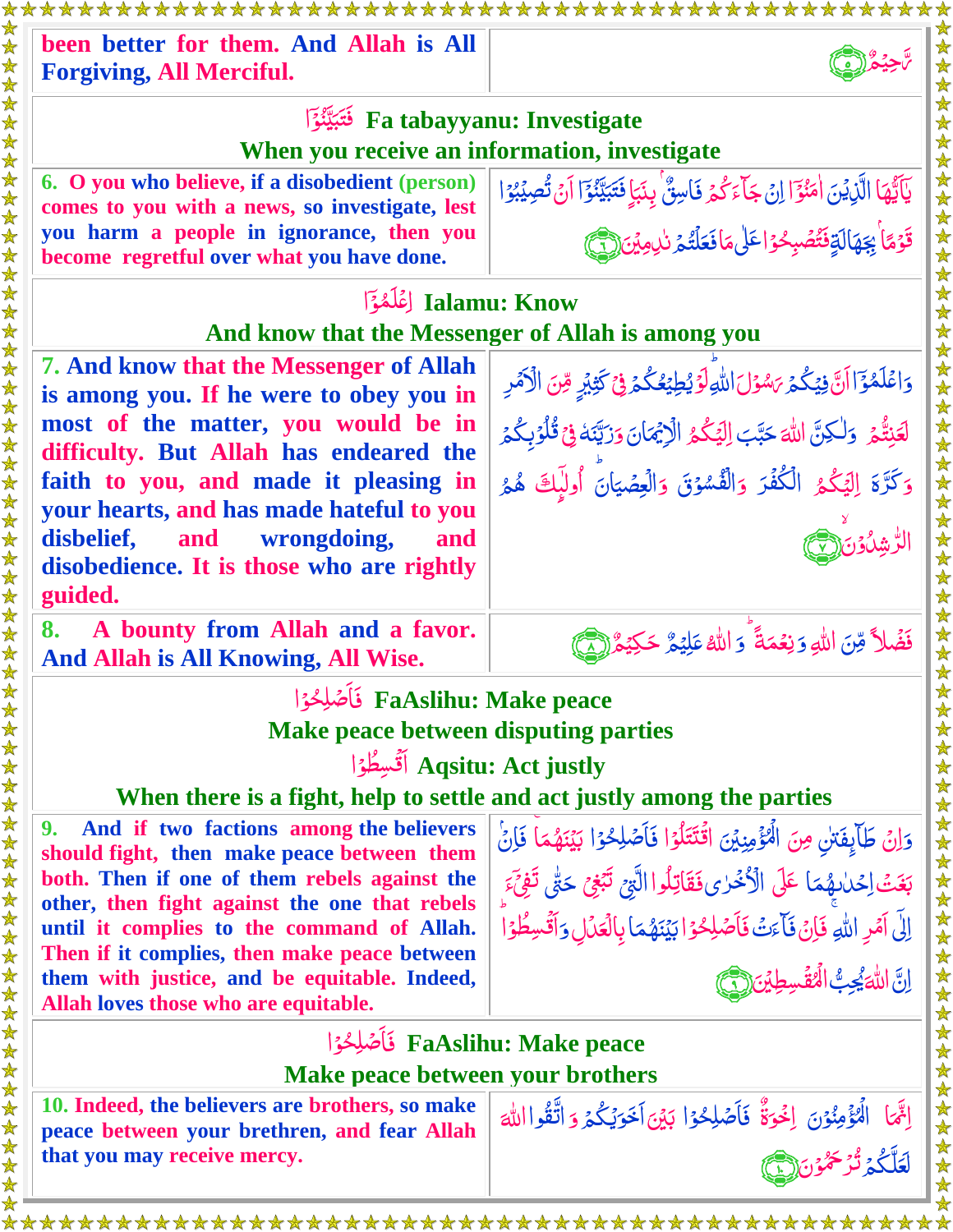La yaskhar: Do not ridicule لاَيَسْخَرُ Do not ridicule people La talmizu: Do not insult لَاتَلُمِزُ؟َ do not insult one another La tanabazu: Do not nickname أَنَّ تَنَاكُدُوْا Do not call one another by nicknames

O you who believe, neither should men mock other men, it may be that these are better than they, nor women (mock) other women, it may be that these are better than they. And do not insult one another among vourselves, nor call one another by nicknames. Bad is the name of disobedience after faith. And whoever does not repent, then it is those who are the wrongdoers.

يَآَيَّهَا الَّذِيْنَ اٰمَنُوۡ الَّا يَسۡخَرُ قَوۡمٌ مِّنۡ قَوۡمِ عَسَى أَنۡ يَّكُوۡنُوۡ ا *ڂ*ۘڹ<sub>ٛ</sub>ٵۊؚڹۘٙۿ۠ؽ<sub>ۘ</sub> وؘڶاێڛؘٵ<sup>ۜ</sup>ۦ۠۠ۊڹۣۨڐڛٲۦٟٸؘڛٙ؋ڹ۩ۑۜڴڹۜڂڹ<sub>ۘڐ</sub>ٵۊڹؙۿڹۜٞۅؘڶ تَلْمِزُوۡٓا اَنۡقُسَكُمۡ وَلَا بِتَابَزُوۡا بِالۡاَلۡقَابِۙ بِئۡسَ الِاسۡمُ الْفُسُوۡقُ بَعۡلَ الۡاِیۡمَانِ ۚ وَ مَنۡ لَّہُ یَتُبۡ فَأُولَٰٓبِكَ هُمُر

### litanibu: Avoid اجْتَنِبُوُ | Avoid suspicion, indeed some of the assumptions are sins

La tajassasu: Don't spy لِأَنْجَسَّسُوُا

Don't spy on each other

La yaghtab: Do not backbite لايَغْتَبْ Don't backbite about each other

Ittaqu: fear إِتَّقُوا

**And fear Allah** 

O you who believe, avoid much of suspicion, indeed some suspicions are sins. And do not spy, nor should any one of you backbite the other. Would any among you like to eat the flesh of his dead brother, you would hate it. And fear Allah. Indeed, Allah is Acceptor of repentance, All Merciful.

13. O mankind, indeed We created you from male and female, and We made you into nations and tribes so that you may recognize one another. Indeed, the يَآَيُّهَا الَّذِيۡنَ اٰمَنُوا اجۡتَنِبُوۡا كَثِيۡرَ ۚا هِنَ الظَّنِّ ۚ اِنَّ بَعۡضَ الظَّنِّ<br>اِثۡمُّ وَّلَاتَجَسَّسُوۡ اوَلَا يَغۡتَبۡ بَّعۡضُكُمۡ بَعۡضًا اَيُحِبُّ اَحَلُٰ كُمۡ اَنۡ يَّأْكُلَ لَحَمَ اَخِيْهِمَيْتًا فَكَرِهُتُمُوۡ وَۗ وَاتَّقُوا اللَّهَ إِنَّ اللَّهَ تَوَّابٌ



女女女女女女女女女女女女

يَاَيُّهَا النَّاسُ إِنَّا خَلَقْنٰكُمْ مِّنۡ ذَكَرٍ وَّأُنۡثٰى وَجَعَلۡنٰكُمۡ شُعُوۡبَا وَّقَبَابِلَ لِتَعَاءَفُوۡالِنَّ اَكۡدَمَكُمۡ عِنۡدَاللّٰهِ اَتَقۡلَكُمۡ لِنَّ اللّٰهَ عَلِيۡمُّ